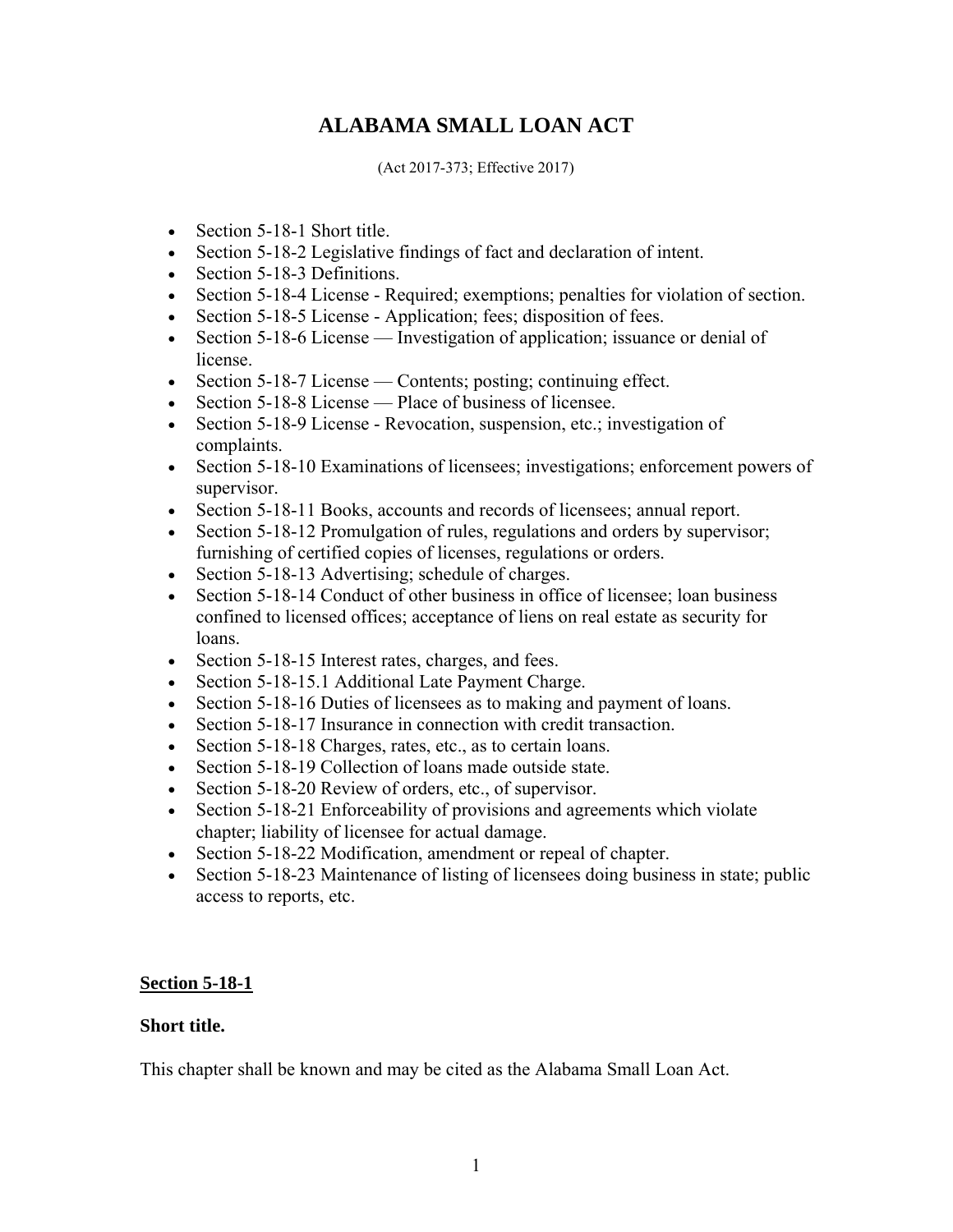### **Legislative findings of fact and declaration of intent.**

(a) The Legislature finds as facts and determines that:

(1) There exists among citizens of this state a widespread demand for small loans. The scope and intensity of this demand have been increased progressively by many social and economic forces;

(2) The expense of making and collecting small loans, which are usually made on comparatively unsubstantial security to wage earners, salaried employees and other persons of relatively low incomes, is necessarily high in relation to the amounts lent;

(3) Such loans cannot be made profitably under the limitations imposed by existing laws relating to interest and usury. These limitations have tended to exclude lawful enterprises from the small loan field. Since the demand for small loans cannot be legislated out of existence, many small borrowers have been left to the mercy of those willing to bear the opprobrium and risk the penalties of usury for a large profit;

(4) Interest charges are often disguised by the use of subterfuges to evade the usury law. These subterfuges are so complicated and technical that the usual borrower of small sums is defenseless even if he is aware of the usurious nature of the transaction and of his legal rights;

(5) As a result, borrowers of small sums are being exploited to the injury of the borrower, his dependents and the general public. Charges are generally exorbitant in relation to those necessary to the conduct of a legitimate small loan business, trickery and fraud are common and oppressive collection practices are prevalent; and

(6) These evils characterize and distinguish loans of \$749.00 or less. Legislation to control this class of loans is necessary to protect the public welfare.

(b) It is the intent of the Legislature in enacting this law to bring under public supervision those engaged in the business of making such loans, to eliminate practices that facilitate abuse of borrowers, to establish a system of regulation for the purpose of insuring honest and efficient small loan service and of stimulating competitive reductions in charges, to allow lenders who meet the conditions of this chapter a rate of charge sufficiently high to permit a business profit and to provide the administrative machinery necessary for effective enforcement.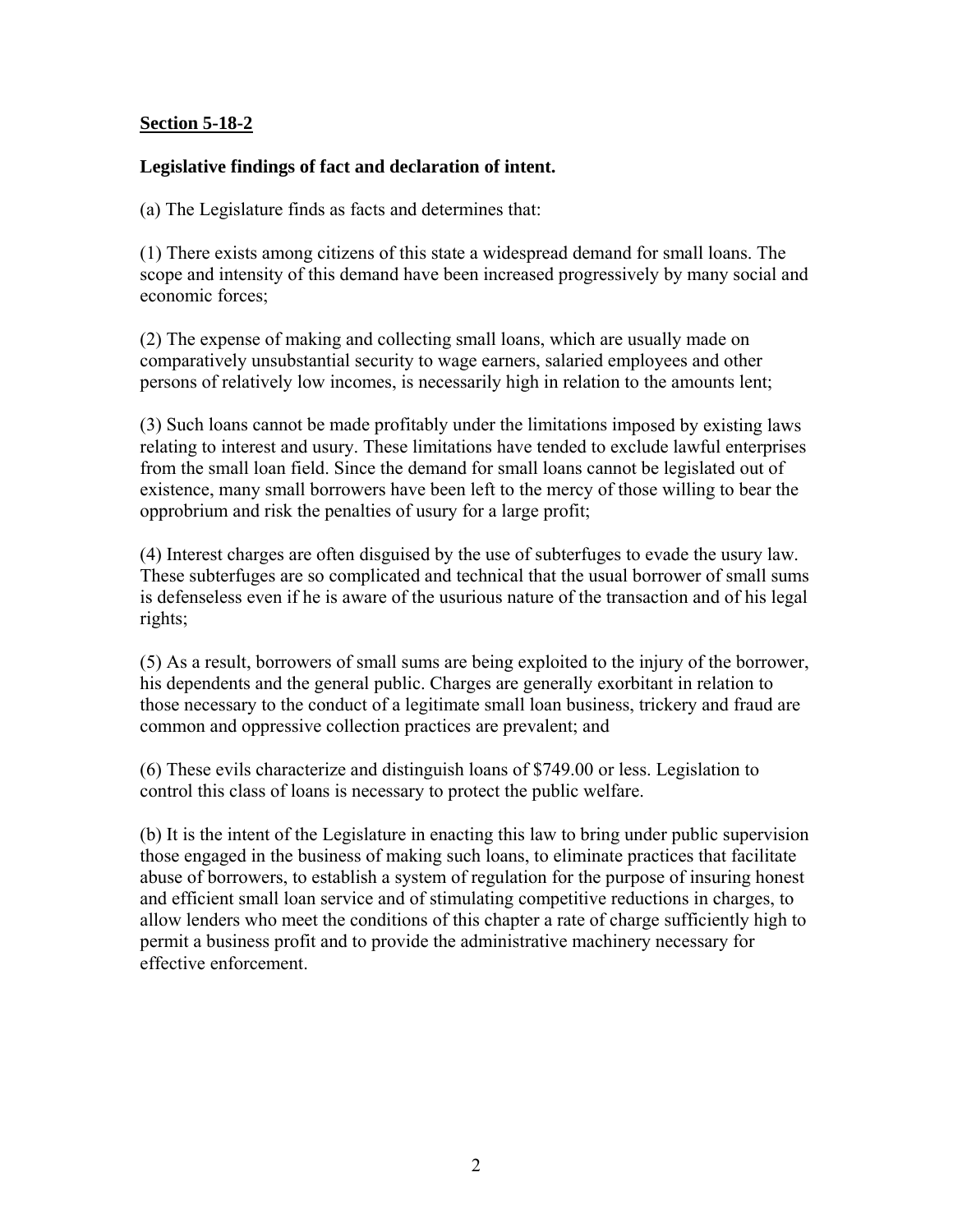### **Definitions.**

The following terms, when used in this chapter, shall have the following meanings, unless the context clearly requires a different meaning. The meaning ascribed to the singular form shall apply also to the plural.

(1) Person.

Such term shall include individuals, copartnerships, associations, trusts, corporations and any other legal entities.

(2) License.

A license, issued under the authority of this chapter, to make loans in accordance with the provisions of this chapter at a single place of business.

(3) Licensee.

A person to whom one or more licenses have been issued.

(4) Supervisor.

The Supervisor of the Bureau of Loans of the State Banking Department.

(5) Bureau.

The Bureau of Loans of the State Banking Department.

(6) Cash advance.

The amount of cash or its equivalent that the borrower actually receives or is paid at his direction or on his behalf.

## **Section 5-18-4**

#### **License - Required; exemptions; penalties for violation of section.**

(a) License required. No person shall engage in the business of lending in amounts of less than one thousand five hundred dollars (\$1,500) and contract for, exact or receive, directly or indirectly, on or in connection with any such loan, any charges whether for interest, insurance, compensation, consideration or expense, which in the aggregate are greater than the interest that the lender would be permitted by law to charge for a loan of money if he were not a licensee under this chapter, except as provided in and authorized by this chapter and without first having obtained a license from the supervisor. For the purpose of this section, a loan shall be deemed to be in the amount of less than one thousand five hundred dollars (\$1,500) if the net amount or value advanced to or on behalf of the borrower, after deducting all payments for interest, expenses and charges of any nature taken substantially contemporaneously with the making of the loan, is less than one thousand five hundred dollars (\$1,500).

(b) Exemptions. This chapter shall not apply to any person doing business under the authority of, and as permitted by, any law of this state or of the United States relating to banks, trust companies, savings or building and loan associations, credit unions as defined by law nor to any lawful, bona fide pawnbroking business, nor shall this chapter apply to any person making loans to their tenants engaged in agriculture, nor to loans by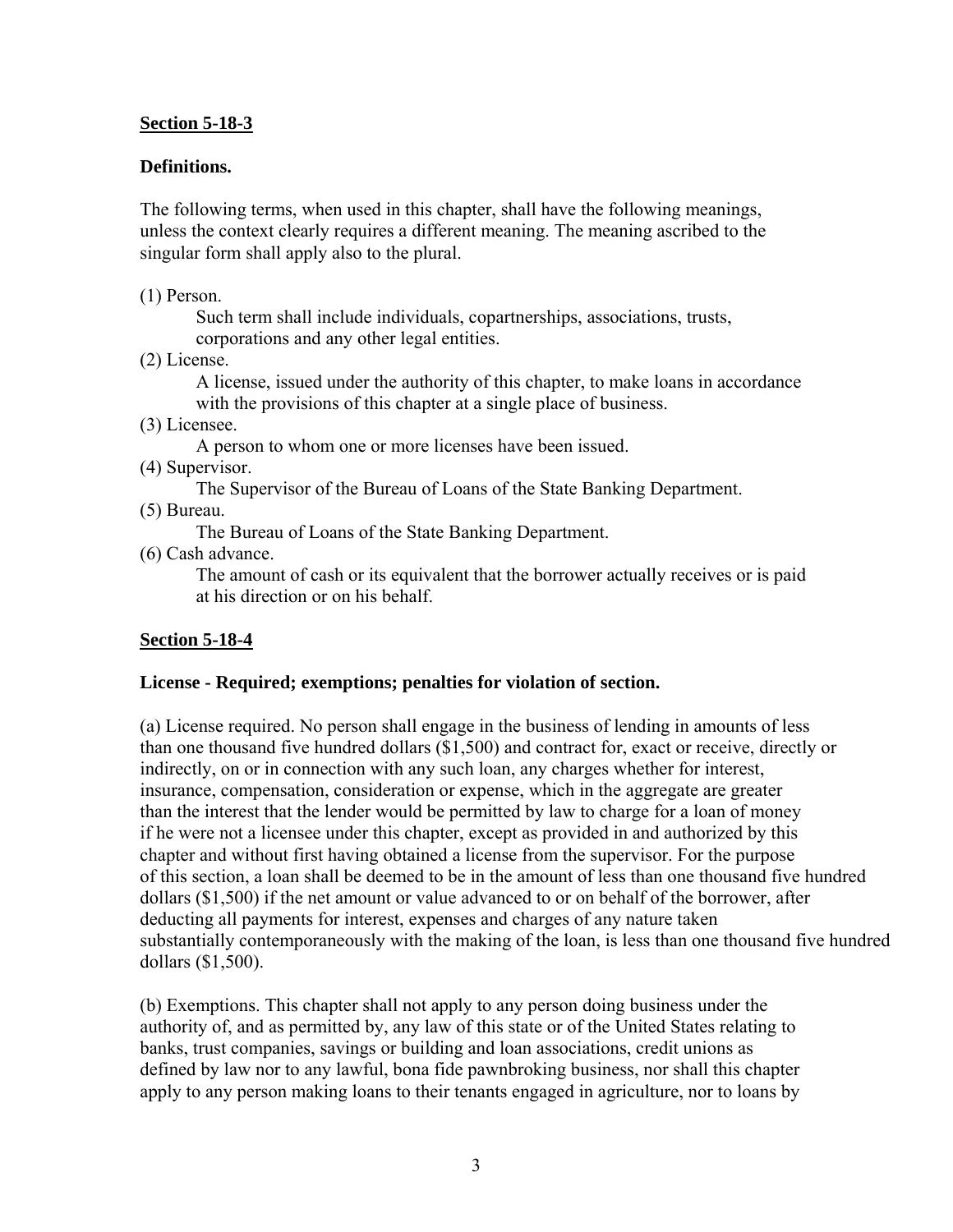agricultural suppliers to persons whose principal business is farming, nor shall it apply to agricultural credit corporations or associations organized under an act of the Congress of the United States, nor shall it apply to the business of financing the purchase of motor vehicles, refrigerators or other personal property, nor shall it apply to loans insured or guaranteed by the United States or any of its agencies.

(c) Evasions. The provisions of subsection (a) of this section shall apply to any person who seeks to evade its application by any device, subterfuge or pretense whatsoever including, but not thereby limiting the generality of the foregoing: The loan, forbearance, use or sale of credit (as guarantor, surety, endorser, comaker or otherwise), money, insurance, goods or things in action; the use of collateral or related sales or purchases of goods or services or agreements to sell or purchase, whether real or pretended; and, receiving or charging compensation for goods or services, whether or not sold, delivered or provided and the real or pretended negotiation, arrangement or procurement of a loan through any use of activity of a third person, whether real or fictitious.

(d) Penalties. Whoever violates or participates in the violation of any provision of this section shall be guilty of a misdemeanor and, upon conviction thereof, shall be punishable by a fine of not more than five hundred dollars (\$500) nor less than one hundred dollars (\$100), or by imprisonment for not more than six months, or by both such fine and imprisonment in the discretion of the court. Any contract of loan in the making or collection of which any act shall have been done which violates this section shall be void, and the lender shall have no right to collect, receive or retain any principal, interest or charges whatsoever.

## **Section 5-18-5**

#### **License - Application; fees; disposition of fees.**

Application for a license shall be in writing, under oath and in the form prescribed by the supervisor. The application shall give the approximate location where the business is to be conducted and shall contain such further relevant information as the supervisor may require, including the names and addresses of the partners, officers, directors or trustees and of such of the principal owners or members as will provide the basis for the investigations and findings contemplated by Section 5-18-6. At the time of making such application, the applicant shall pay to the supervisor the sum of one hundred dollars (\$100) as a fee for investigating the application. All licensees under this chapter shall pay an annual license fee of five hundred dollars (\$500) for each office, branch or place of business of the licensee, which shall be due on October 1 of each year and shall be for a one-year period ending September 30 following and shall be delinquent on November 1 of each year, and there shall be a penalty of 10 percent for each month or portion thereof added to such license fee upon delinquency and collected by the bureau. Two hundred dollars (\$200) of each such license fee collected shall be paid into the special fund provided by Section 5-2A-20 and used in the supervision and examination of such licensees; provided further that in fiscal year 1986, two hundred fifty dollars (\$250) of each such license fee collected shall be paid into the special fund provided in Section 5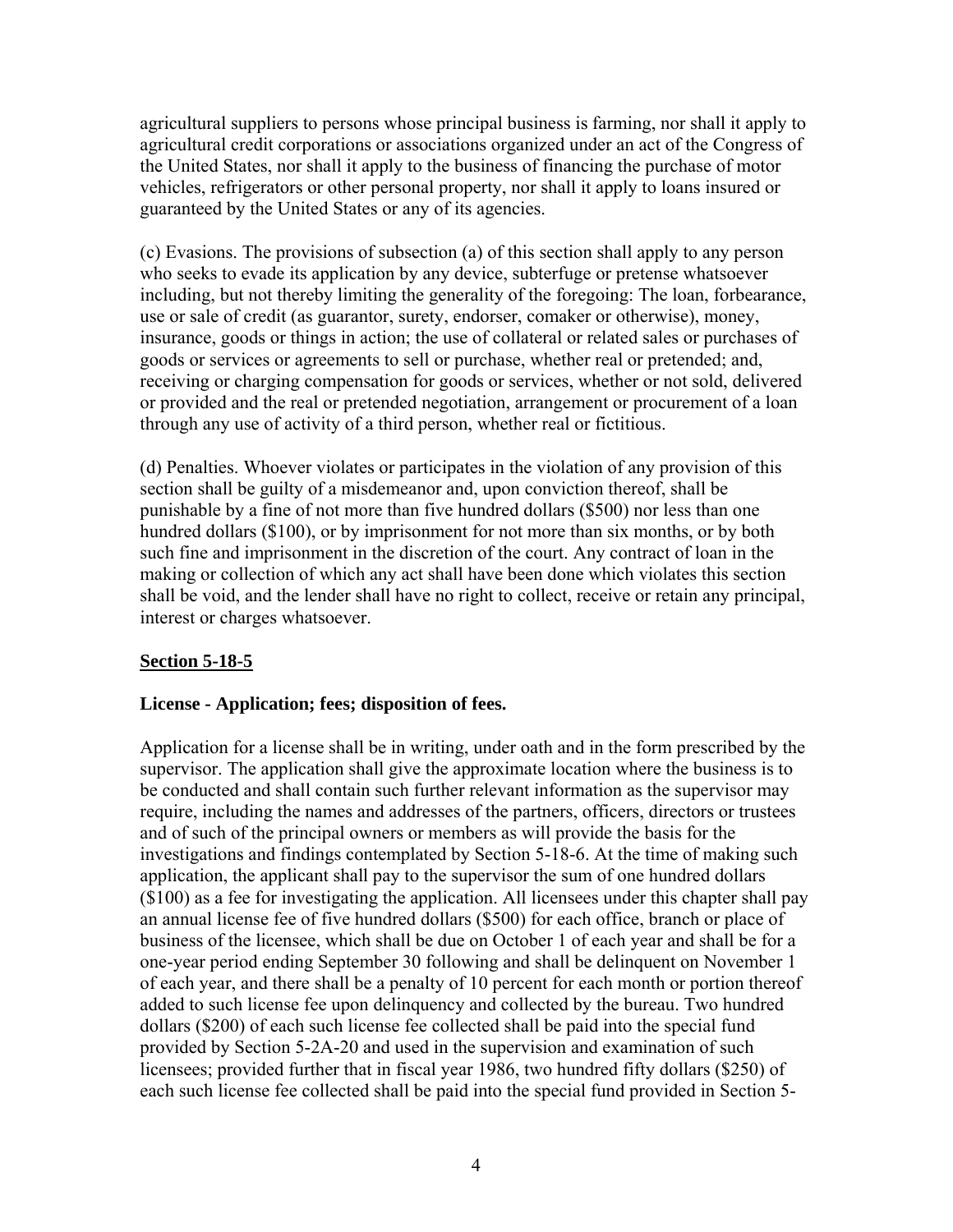2A-20 and used in the supervision and examination of such licensees; provided further that in fiscal year 1987, three hundred dollars (\$300) of each such license fee collected shall be paid into the special fund provided by Section 5-2A-20 and used in the supervision and examination of such licensees; provided further that in fiscal year 1988, three hundred fifty dollars (\$350) of each such license fee collected shall be paid into the special fund provided in Section 5-2A-20 and used in the supervision and examination of such licensees; and provided further that in fiscal year 1989 and thereafter, all such license fees collected shall be paid into the special fund provided by Section 5-2A-20 and used in the supervision and examination of such licensees. If any applicant licensed under this chapter for the first time shall commence business after April 1 in any year, the amount of the license fee shall be one half the amount of a full year's license fee. The amount of the license fee and penalties, if any, shall be paid to the Supervisor of the Bureau of Loans, who shall remit the same to the Treasurer of the State of Alabama as provided by law. The license provided for in this chapter shall be in addition to all other licenses now or hereafter provided for by law and shall be in addition to the tax provided for by Chapter 16 of Title 40; and the amount of the license fee levied by this section shall not be credited upon or deducted from, in whole or in part, the tax levied by said Chapter 16 as to the current state tax year or as to any prior or subsequent state tax year. No refunds for the current or any prior or subsequent state tax year or any portion of the tax levied by said Chapter 16 shall be made on the ground that the license fee levied by this section was not credited upon or deducted from the tax levied by said Chapter 16, and no civil action shall lie to enforce any claim for such refund.

## **Section 5-18-6**

## **License — Investigation of application; issuance or denial of license.**

(a) Investigation of application. —Upon the filing of such application and the payment of such fees, the supervisor shall investigate the facts concerning the application and the requirements provided for in subsection (b) of this section. The supervisor shall grant or deny such application for a license within 90 days from the filing thereof with the required information and fees unless the period is extended by written agreement between the applicant and the supervisor.

(b) Issuance of license. —If the supervisor shall find that the liquid assets, financial responsibility, experience, character and the general fitness of the applicant are such as to warrant the belief that the business will be operated lawfully, honestly, fairly and efficiently, within the purposes of this chapter, and that allowing such applicant to engage in the business would promote the convenience and advantage of the community in which the business of the applicant is to be conducted, he shall thereupon enter an order granting such application and file his findings with the bureau and forthwith issue and deliver a license to the applicant.

(c) Denial of license. —If the supervisor shall not so find, he shall notify the applicant in writing who may request a hearing on the application. The request for a hearing must be within 30 days of the rejection, with the hearing to be held within 30 days of the date of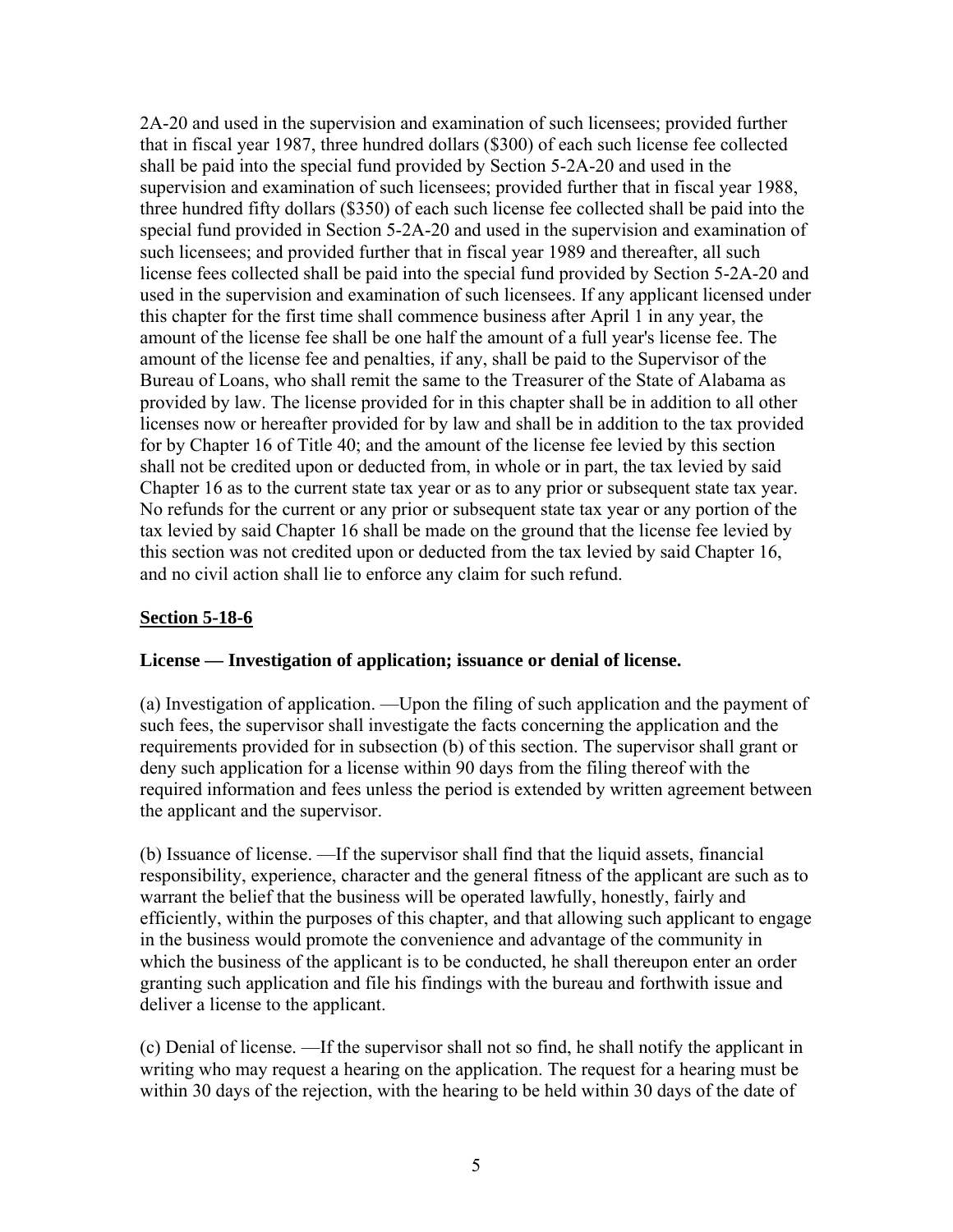the request. After such hearing or if no hearing is demanded, the supervisor may deny such application by written order accompanied by his findings of fact and shall deliver a copy of such order and findings to the applicant. The investigation fee shall be retained by the supervisor while the license fee shall be returned to the applicant.

## **Section 5-18-7**

### **License — Contents; posting; continuing effect.**

(a) Contents of license; posting. —Each license shall state the address at which the business is to be conducted and shall state fully the name of the licensee and, if the licensee is a copartnership or association, the names of the members thereof and, if a corporation, the date and place of its incorporation. Each license shall be kept conspicuously posted in the licensed place of business and shall not be transferable or assignable.

(b) Continuing effect of license. —Each license shall remain in full force and effect until surrendered, revoked or suspended as provided in this chapter.

### **Section 5-18-8**

### **License — Place of business of licensee.**

(a) Separate license for each place of business. —Not more than one place of business shall be maintained under the same license, but the supervisor may issue additional licenses to the same licensee upon his compliance with all the provisions of this chapter governing the issuance of the first or original license.

(b) Removal. —No change in the place of business of a licensee to a location outside of the original municipality shall be permitted under the same license. When a licensee wishes to change his place of business within the same municipality, he shall give written notice thereof to the supervisor who shall investigate the facts and, if he shall find the proposed location is reasonably accessible to borrowers under existing loan contracts, shall enter an order permitting the change and shall amend the license accordingly. If the supervisor shall not so find, he shall enter an order denying the licensee such permission in the manner specified in and subject to the provisions of subsection (c) of Section 5-18- 6.

(c) Residence of borrower. —Nothing in this chapter shall be construed to restrict the loans of any licensee to residents of the community in which the licensed place of business is situated.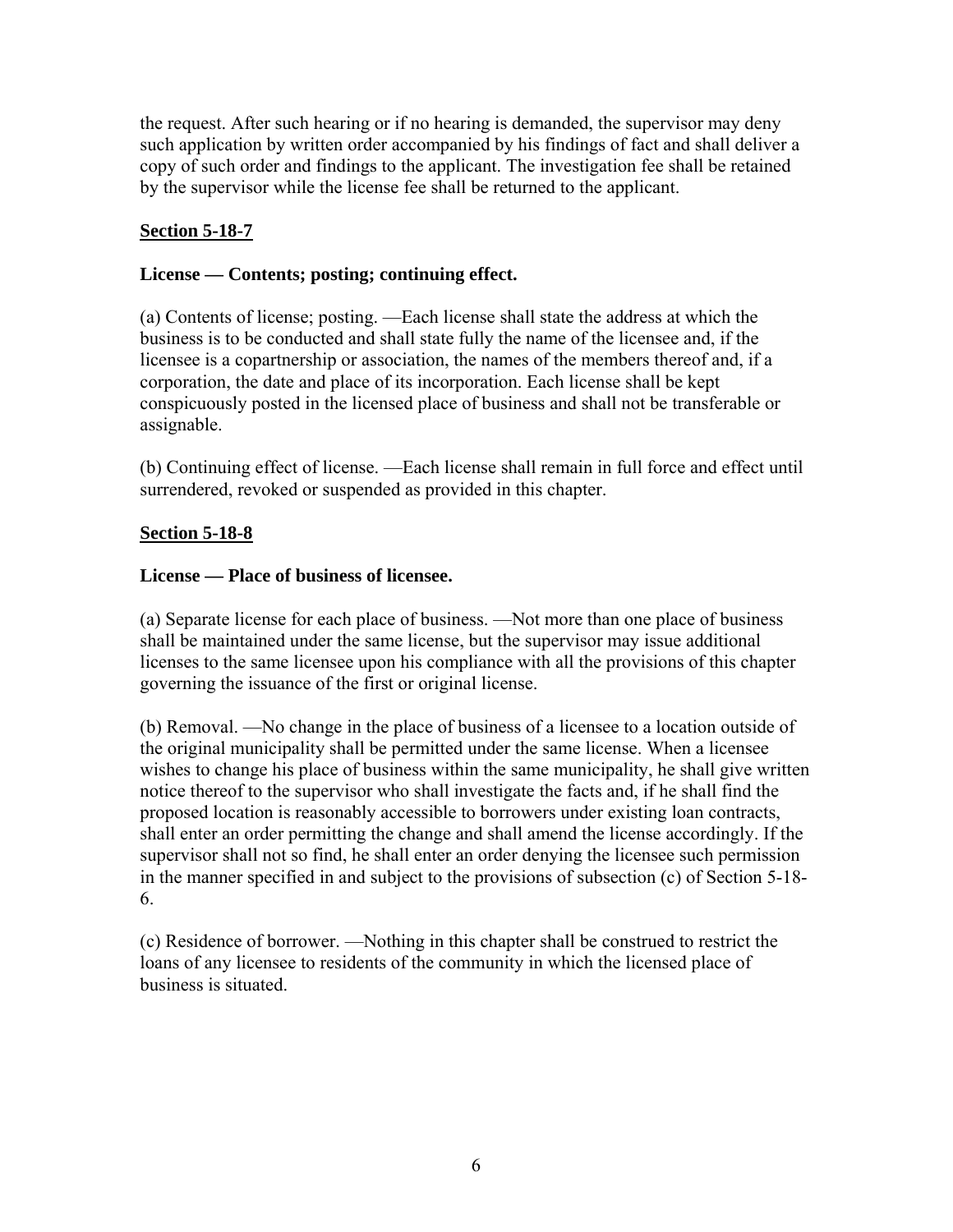### **License — Revocation, suspension, etc.; investigation of complaints.**

(a) Revocation of license. —The supervisor shall, upon 10 days' written notice to the licensee stating the contemplated action and in general the grounds therefor and upon reasonable opportunity to be heard, revoke any license issued under this chapter if he finds that:

(1) The licensee has failed to pay the annual license fee; (2) The licensee, either knowingly or without the exercise of due care to prevent the same, has violated any provisions of this chapter or any regulation or order lawfully made pursuant to and within the authority of this chapter; (3) Any fact or condition exists which, if it had existed or had been known to exist at the time of the original application for such license, clearly would have justified the supervisor in refusing originally to issue such license; except, that the license shall not be revoked because of convenience and advantage; or (4) The licensee is guilty of using unreasonable collection tactics.

(b) Suspension of license. —If the supervisor finds that probable cause for revocation of any license exists and that enforcement of the chapter requires immediate suspension of such license pending investigation, he may, upon three days' written notice and a hearing, enter an order suspending such license for a period not exceeding 30 days.

(c) Records and notice. —Whenever the supervisor shall revoke or suspend a license issued pursuant to this chapter, he shall enter an order to that effect and forthwith notify the licensee of the revocation or suspension. Within five days after the entry of such an order he shall file with the bureau his findings and a summary of the evidence supporting them, and he shall forthwith deliver a copy thereof to the licensee.

(d) Surrender of license. —Any licensee may surrender any license by delivering it to the supervisor with written notice of its surrender, but such surrender shall not affect his civil or criminal liability for acts committed prior thereto.

(e) Preexisting contracts. —No revocation, suspension or surrender of any license shall impair or affect the obligation of any preexisting contract between the licensee and any borrower.

(f) Reinstatement of license. —The supervisor may reinstate suspended licenses or issue new licenses to a person whose license or licenses have been revoked if no fact or condition then exists which clearly would have justified the supervisor in refusing originally to issue such license under this chapter.

(g) Complaints of violation investigated. —The supervisor shall, upon sworn complaint of any borrower, investigate or cause to be investigated any alleged violation of this chapter.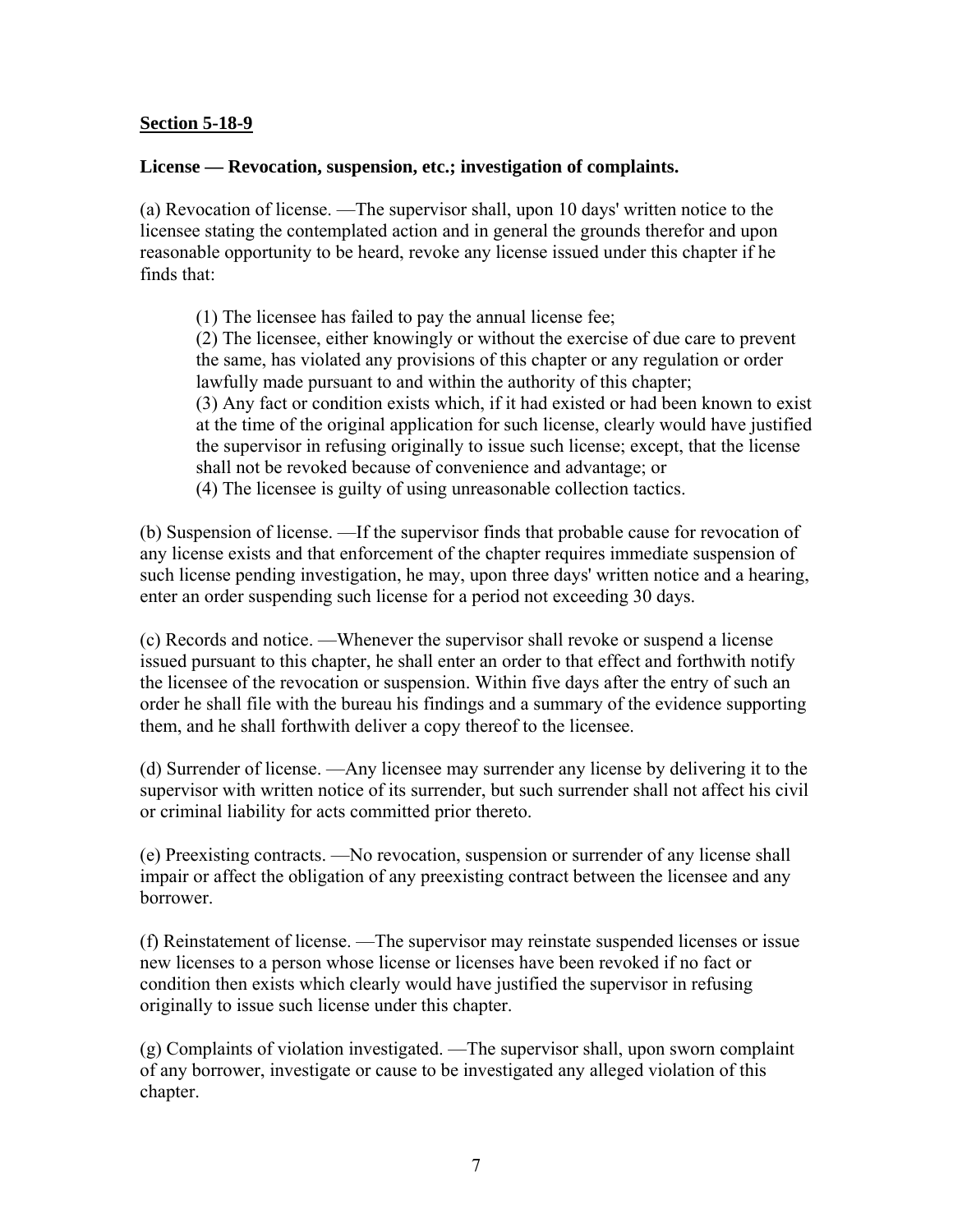#### **Examinations of licensees; investigations; enforcement powers of supervisor.**

(a) Annual examinations of licensees. At least once each year and at such other time as may be deemed necessary by the Supervisor of the Bureau of Loans, an examination shall be made of the place of business of each licensee and of the loans, transactions, books, papers, and records of the licensee so far as they pertain to the business licensed under this chapter. As cost of examination, the licensee shall pay to the Bureau of Loans the actual cost of each examination, the amount of which shall be reasonably prescribed under rules and regulations promulgated by the Superintendent of Banks; provided, however, the cost for each day of examination by each examiner shall not exceed eight times the average hourly rate for auditing purposes as charged by three recognized certified public accountancy firms in the City of Montgomery, Alabama. In addition thereto, the licensee shall pay as per diem the amount authorized by law for state employees traveling inside the state in the service of the state. All such fees shall be paid into the special fund set up by the State Treasury pursuant to Section 5-2A-20, and used in the supervision and examination of licensees.

(b) Investigations. For the purpose of discovering violations of this chapter or of securing information lawfully required hereunder, the supervisor or his or her duly authorized representatives may at any time investigate the business and examine the books, accounts, papers, and records used therein of (1) any licensee, (2) any other person engaged in the business described in subsection (a) of Section 5-18-4 or participating in such business as principal, agent, broker, or otherwise and (3) any person who the supervisor has reasonable cause to believe is violating or is about to violate any provisions of this chapter, whether or not the person shall claim to be within the authority or beyond the scope of this chapter. For purposes of this section, any person who shall advertise for, solicit, or hold himself out as willing to make loan transactions in the amount or of the value of less than one thousand five hundred dollars (\$1,500) shall be presumed to be engaged in the business described in subsection (a) of Section 5-18-4.

(c) Access to records; witnesses. For the purposes of this section, the supervisor or his or her duly authorized representatives shall have and be given free access to the offices and places of business, files, safes, and vaults of all such persons and may require the attendance of any person and to examine him or her under oath relative to the loans or the business or to the subject matter of any examination, investigation, or hearing.

(d) Cease and desist orders; injunctions; receivers. Whenever the supervisor has reasonable cause to believe that any person is violating or is threatening to or intends to violate any provision of this chapter, he or she may in addition to all actions provided for in this chapter and in addition to all other remedies that he or she may have at law and without prejudice thereto enter an order requiring such person to desist or to refrain from such violation, and an action may be brought on the relation of the Attorney General or the supervisor to enjoin the person from engaging in or continuing the violation or from doing any act or acts in furtherance thereof. In any action, an order or judgment may be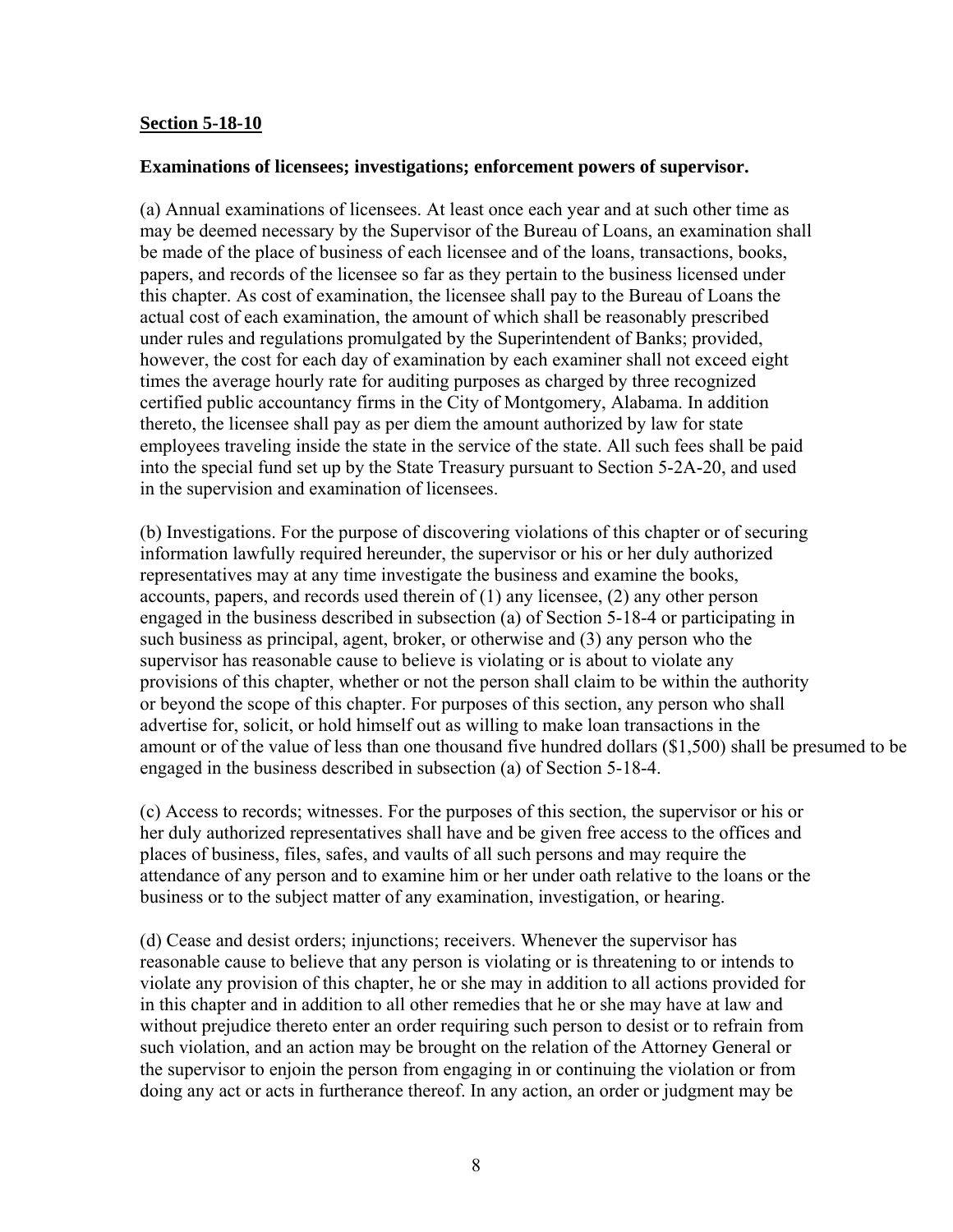entered awarding the preliminary or final injunction as may be deemed proper. In addition to all other means provided by law for the enforcement of a restraining order or injunction, the court in which the action is brought shall have the power and jurisdiction to impound and to appoint a receiver for the property and business of the defendant, including books, papers, documents, and records pertaining thereto or so much thereof as the court may deem reasonably necessary to prevent violations of this chapter through or by means of the use of the property and business. The receiver, when appointed and qualified, shall have such powers and duties as to custody, collection, administration, winding up and liquidation of the property and business as shall from time to time be conferred upon him by the court.

(e) Confidentiality of examinations and investigations. Reports of examinations and investigations of the supervisor, and the books and records of licensees are to be held strictly confidential, and may not be produced, reproduced, or otherwise made available by the State Banking Department to any persons other than those within the State Banking Department unless pursuant to a lawfully issued subpoena. This subsection does not apply to disclosures in proceedings brought by the supervisor pursuant to this chapter.

## **Section 5-18-11**

#### **Books, accounts and records of licensees; annual report.**

(a) Books and records. -Each licensee shall keep and use in his business such books, accounts and records as will enable the supervisor to determine whether such licensee is complying with the provisions of this chapter and with the orders and regulations lawfully made by the supervisor hereunder. Each licensee shall preserve such books, accounts and records for at least two years after making the final entry on any loan recorded therein.

(b) Annual report.

(1) Each licensee shall annually, on or before May 1, file a report with the supervisor as to each licensed place of business under this chapter, covering the preceding calendar year.

(2) Such report shall be made under oath and shall be in the form prescribed by the supervisor who shall make and publish annually an analysis and recapitulation of such reports.

#### **Section 5-18-12**

## **Promulgation of rules, regulations and orders by supervisor; furnishing of certified copies of licenses, regulations or orders.**

(a) Rules, regulations, and orders. —The supervisor shall have authority to make reasonable rules, regulations, and orders for the administration and enforcement of this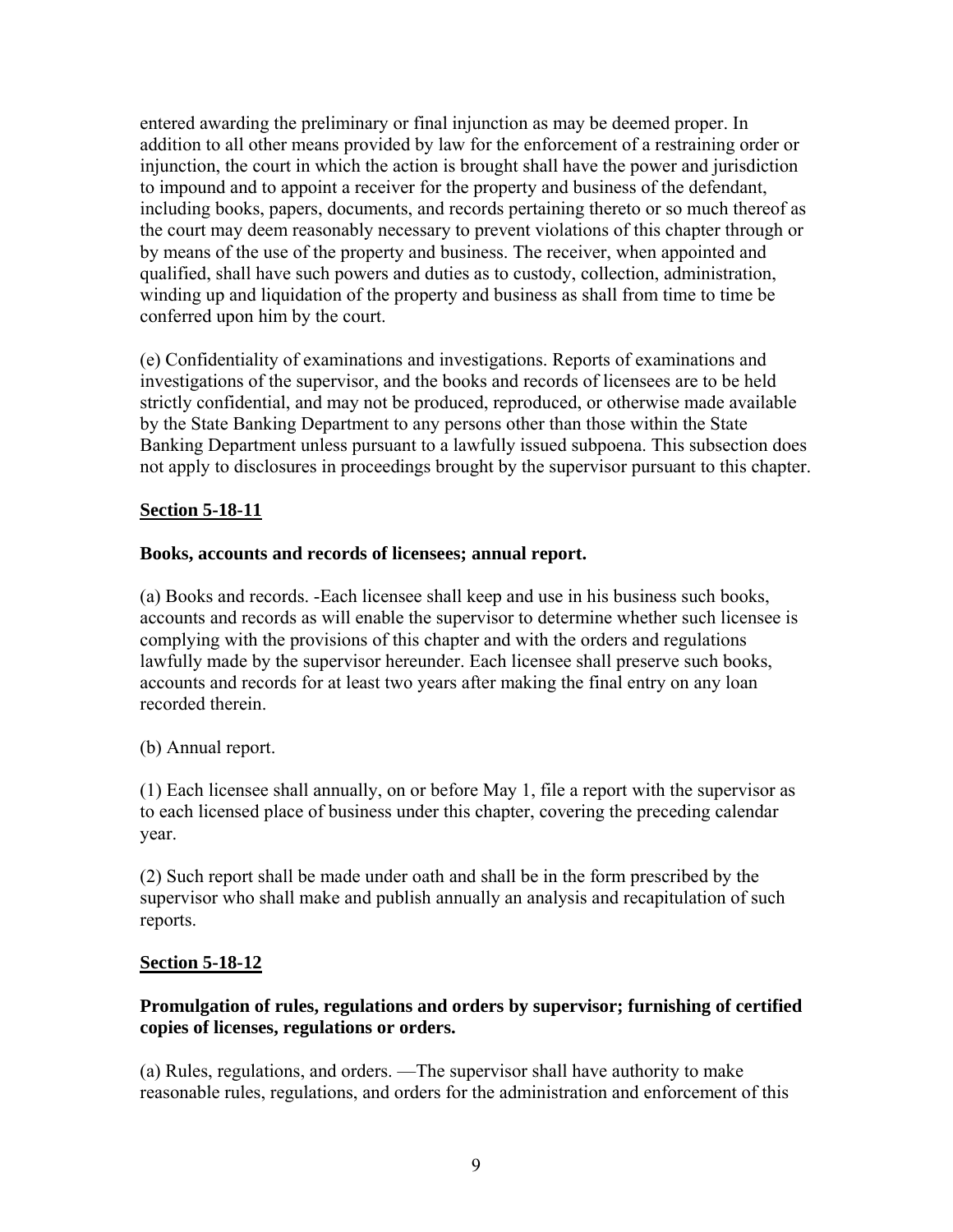chapter, in addition hereto and not inconsistent herewith. The regulation or order shall be referenced to the section or sections of the chapter which set forth the legislative standard which it interprets or to which it applies. Every regulation shall be promulgated by an order, and any ruling, demand, requirement or similar administrative act may be promulgated by an order. Every order shall be in writing, shall state its effective date and the date of its promulgation and shall be entered in an indexed permanent book which shall be a public record. A copy of every order promulgating a regulation and of every other order containing a requirement of general application shall be mailed to each licensee at least 10 days before the effective date thereof. The failure of a licensee to receive a copy of the regulations shall not exempt him from the duty of compliance with the valid regulations lawfully issued.

(b) Certified copies of official documents. —On application of any person and payment of the costs thereof, the supervisor shall furnish, under his or her seal and signed by him or her or his or her deputy a certified copy of any license, regulation or order. In any court or proceeding, the copy shall be prima facie evidence of the fact of the issuance of the license, regulation or order.

(c) Standards for judicial review of rules and regulations. —As set forth in Section 5-19- 21, the supervisor may promulgate reasonable rules and regulations, consistent with the laws of this state, as may be necessary to carry out the provisions of this chapter, and issue written interpretations of consumer finance laws and regulations. The courts of this state shall apply each regulation that becomes effective and each written interpretation that is issued under this subsection, unless the regulation or interpretation is found to be arbitrary and capricious, outside the supervisor's statutory authority, or violative of the Constitution of Alabama of 1901. Any licensee whose practices are consistent with any regulation or written interpretation shall not be liable for any violation of this chapter, even though the rule, or interpretation thereof, is ruled invalid for any reason by a court of competent jurisdiction.

## **Section 5-18-13**

#### **Advertising; schedule of charges.**

(a) Advertising, etc. No licensee or other person subject to this chapter shall advertise, display, distribute or broadcast or cause to permit to be advertised, displayed, distributed or broadcast in any manner whatsoever any false, misleading or deceptive statement or representation with regard to the rates, terms or conditions for loans in the amount or of the value of less than one thousand five hundred dollars (\$1,500). The supervisor may require that charges or rates of charge, if stated by a licensee, be stated fully and clearly in such manner as he or she may deem necessary to prevent misunderstanding thereof by prospective borrowers. The supervisor may permit or require licensees to refer in their advertising to the fact that their business is under state supervision, subject to conditions imposed by him or her to prevent an erroneous impression as to the scope or degree of protections provided by this chapter.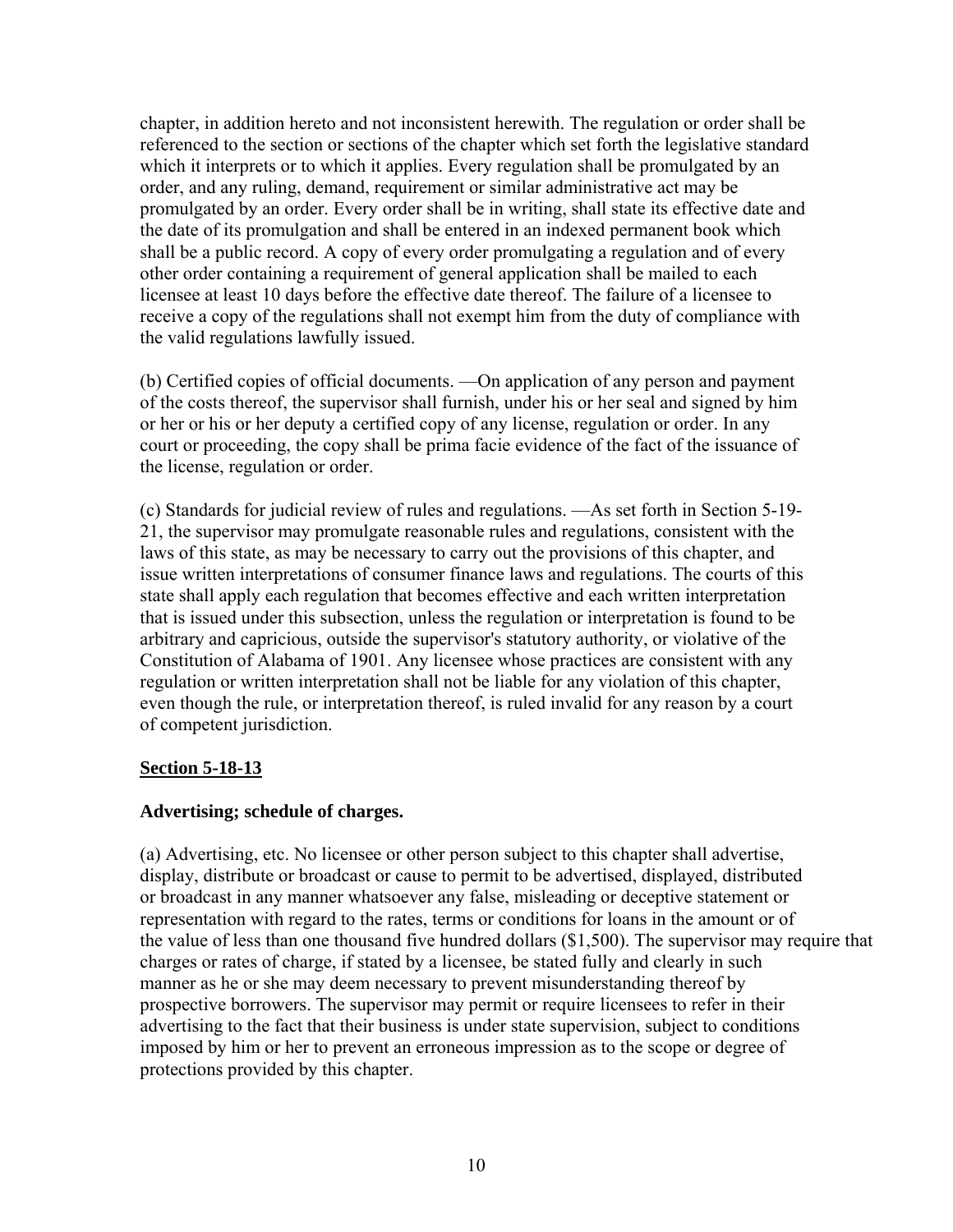(b) Schedule of charges. Each licensee shall conspicuously display in each licensed place of business a full and accurate schedule of the rates of charge upon all classes of loans currently to be made by him or her.

## **Section 5-18-14**

## **Conduct of other business in office of licensee; loan business confined to licensed offices; acceptance of liens on real estate as security for loans.**

(a) Other business in same office. —No licensee shall conduct the business of making loans under this chapter within any office, suite, room or place of business in which any other business is solicited or engaged in or in association or conjunction with any other business until three days' written notice of an intention so to do has been given the supervisor. Upon receipt of written notification, the supervisor may investigate the facts and, if he finds that the character of the licensee and the nature of the other business warrant belief that such conduct of business would conceal violation or evasion of this chapter or of regulations lawfully made hereunder, he shall enter an order directing the licensee to discontinue said other business. The order shall be entered in the manner specified in and subject to the provisions of subsection (c) of Section 5-18-6.

(b) Business confined to licensed office. —No licensee shall conduct the business of making loans provided for by this chapter under any name or at any place of business within this state other than that stated in the license. Nothing in this section shall prevent the making of loans by mail nor prohibit accommodations to individual borrowers when necessitated by sickness or other emergency situations.

(c) Liens on real estate. —No licensee shall take a lien upon real estate as security for any loan made under this chapter, except such lien as is created by law through the entry or recording of a judgment.

## **Section 5-18-15**

## **Interest rates, charges, and fees.**

(a) Maximum rates of interest and charge. Every licensee under this chapter may contract for and receive as interest on any loan of money less than one thousand five hundred dollars (\$1,500) an amount at a rate not exceeding three percent a month on that part of the unpaid principal balance not in excess of two hundred dollars (\$200), and two percent a month on that part of the unpaid principal balance in excess of two hundred dollars (\$200) but less than one thousand five hundred dollars (\$1,500).

(b) Account maintenance fee. In addition to the maximum rate of interest and charges pursuant to subsection (a), a licensee may enter into a contract of loan under this chapter in which the borrower agrees to pay an account maintenance fee of not more than three dollars (\$3) for each month of the scheduled period of repayment of the loan provided that the scheduled monthly payments are equal to or greater than thirty dollars (\$30).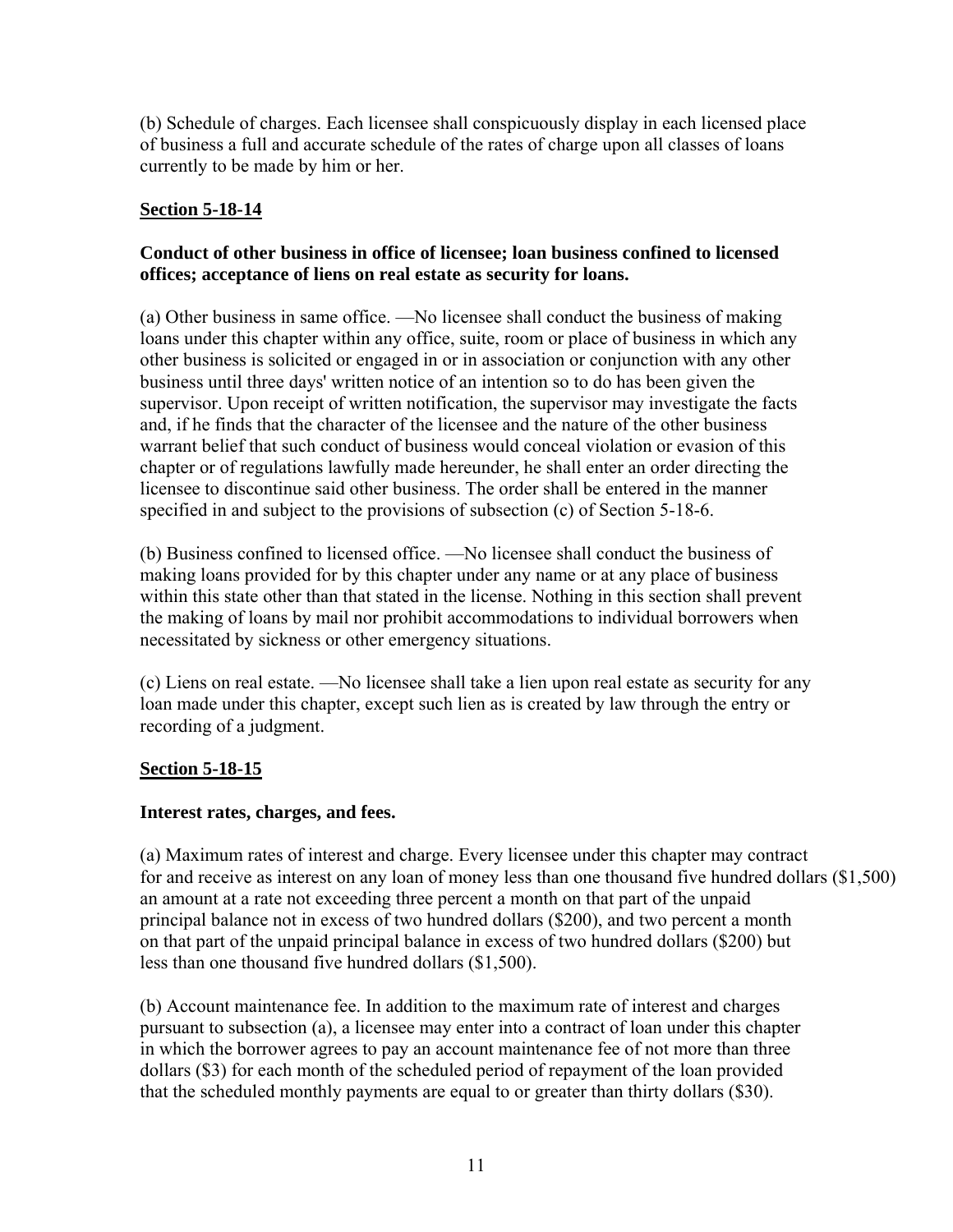Such account maintenance fee shall be determined at the date of the loan, but may not be prepaid. Such fee as so determined shall not bear interest and shall constitute a part of the finance charge.

(c) Method of computing charges.

(1) Interest or charges under this chapter shall not be paid, deducted, discounted, or received in advance or compounded, but the rate of charge authorized by subsections (a) and (b) may be precomputed as provided in subdivision (2) of this subsection.

For the purpose of this section, one month shall be that period of time from any date in a month to a corresponding date in the next month and, if there is not a corresponding date, then to the next day of the next month, and a day shall be considered one thirtieth of a month when computation is made for a fraction of a month.

(2) When the loan contract requires repayment in substantially equal and consecutive monthly installments of principal and charges or interest combined, the charges or interest may be precomputed at the agreed monthly or periodic rate not in excess of that provided for in subsections (a) and (b) on scheduled unpaid principal balances according to the terms of the contract and added to the principal of the loan. Every payment may be applied to the combined total of principal and precomputed charge until the contract is fully paid. The acceptance or payment of charges on loans made under the provisions of this subsection shall not be deemed to constitute payment, deduction or receipt thereof in advance nor compounding under subdivision (1) above.

## (d) Refunds.

(1) When any loan contract is paid in full by cash, a new loan, renewal, or otherwise one month or more before the final installment date, the licensee shall refund or credit the borrower with that portion of the total charges which shall be due the borrower as determined by schedules prepared under the rule of seventy-eighths or sum of the digits principle as follows: The amount of the refund or credit shall be as great a proportion of the total charges originally contracted for as the sum of the periodic time balances of the contract scheduled to follow the date of prepayment bears to the sum of all the periodic time balances of the contract, both sums to be determined according to the payment schedule originally contracted for.

(2) If the loan contract, with charges precomputed under subsections (a) and (b), is not prepaid in full but becomes partially prepaid in an amount equal to three or more installments, the licensee shall reduce the balance due by the amount that would be required to be refunded for prepayment in full on the date of the partial prepayment and compute charges as payments are made thereafter in the manner prescribed in subdivision (1) of subsection (c), or the licensee may with the consent of the borrower reschedule the remaining installments and precompute charges as prescribed in subdivision (2) of subsection (c).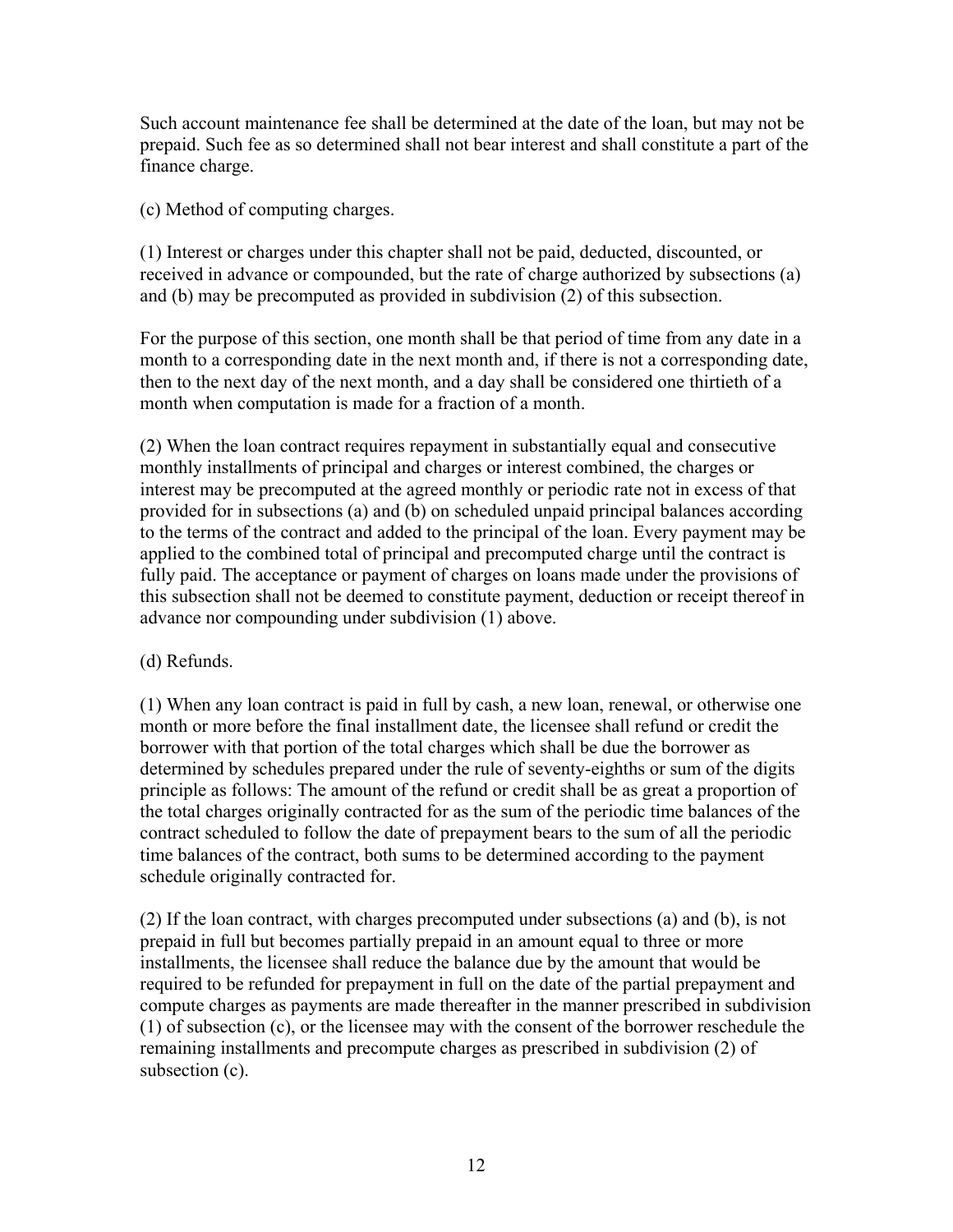(e) Default or extension charges. If the contract so provides, when a scheduled payment is in default or delinquent for 10 or more days, the licensee may charge and collect an additional late charge not to exceed the greater of ten dollars (\$10) or five percent of the amount of the scheduled payment in default. Each of the late charges permitted under this subsection may be collected only once on any scheduled payment, regardless of the period during which the payment remains in default or is delinquent. It is the intent of this subsection that if the payment date of all wholly unpaid installments is deferred or extended one or more full months and the contract so provides, the licensee may charge and collect a deferment or default charge only on the installment which is delinquent at the date the contract is extended or deferred.

(f) Rules and regulations. In addition to the general authority granted to him or her by subsection (a) of Section 5-18-12, the supervisor may make such rules and regulations as he or she may deem necessary or advisable to insure that rebates, default charges, and deferment charges are so computed, paid to or collected from borrowers that the total charges collected by licensees under this section are substantially equivalent to charges authorized to be collected by licensees under this section.

(g) Recording fees. The licensee may collect from the borrower the actual fees paid a public official or agency of the state for filing, recording, or releasing any instrument securing the loan.

(h) Further charges; splitting of contracts. No further or other charges shall be directly or indirectly contracted for or received by any licensee, including insurance premiums of any kind, except those specifically authorized by this chapter or by Chapter 8 of Title 8. No licensee shall divide into separate parts any contract made for the purpose of or with the effect of obtaining charges in excess of those authorized by this section. All balances due to a licensee from any person as a borrower, or as an endorser, guarantor or surety for any borrower or otherwise, shall be considered a part of any loan being made by a licensee to the person for the purpose of computing charges.

(i) Installment payments; contract period. No licensee shall enter into any contract of loan under this chapter in which the borrower agrees to make any scheduled repayment of the cash advance more than 25 calendar months from the date of making the contract of loan. Every loan contract shall require payment of the cash advance and charges in installments which shall be payable at approximately equal periodic intervals; except, that payment dates may be omitted to accommodate borrowers with seasonal incomes. No installment contracted for shall be substantially larger than any preceding installment.

(j) Interest after due date of final installment. Interest as provided in this section shall not accrue or be recovered or charged on any loan made under this chapter for any longer than six months after the due date of the final installment of principal or interest. After the expiration of said six-month period, interest may be charged at a rate not to exceed eight percent per annum.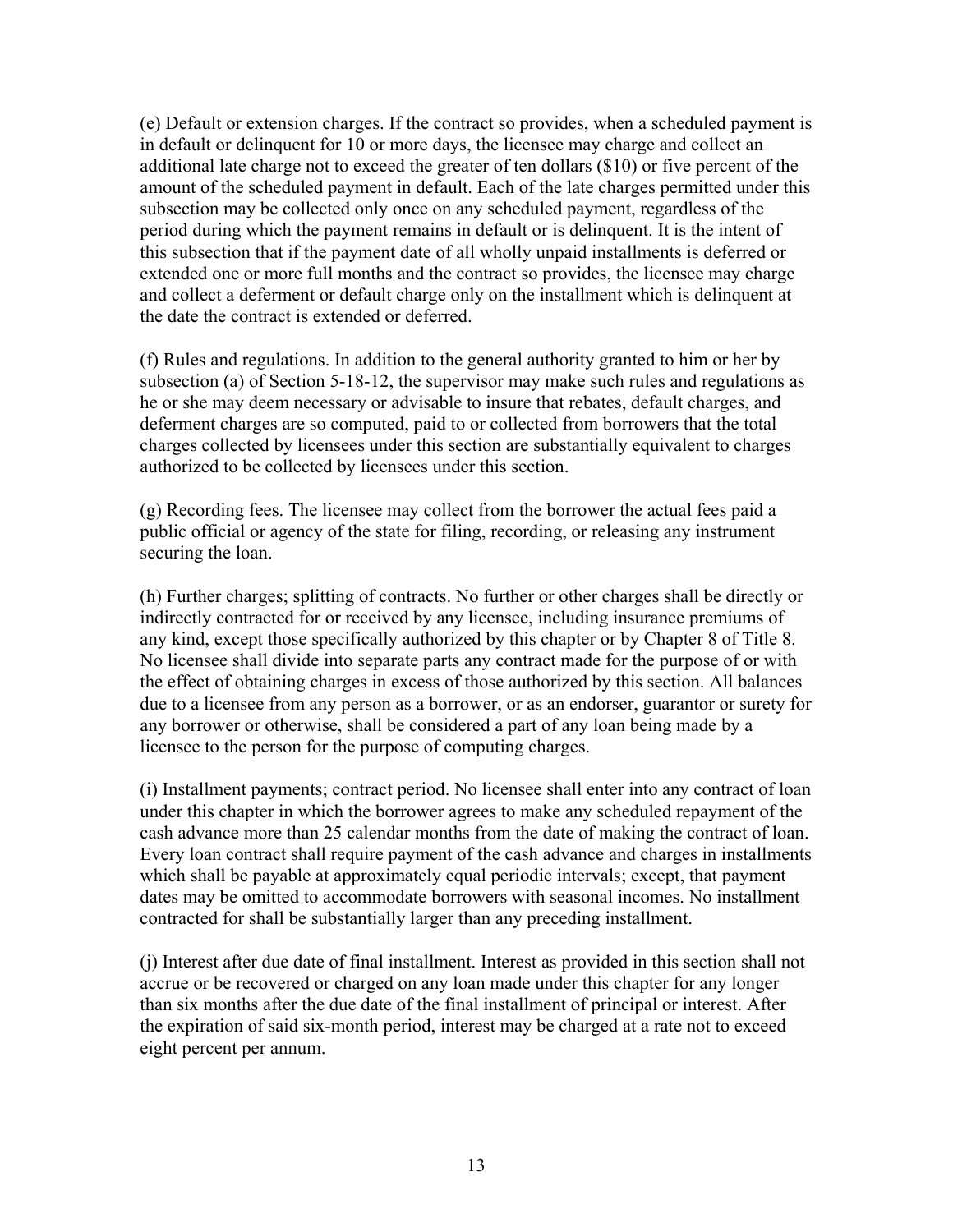(k) Inducing borrower to become obligated under more than one contract. No licensee shall induce or permit any person or any husband and wife, jointly or severally, to become obligated directly or contingently or both under more than one contract of loan at the same time for the purpose of obtaining a higher rate of charge than would otherwise be permitted by this section. It shall be unlawful for any licensee to evade or attempt to evade this section by inducing a customer to borrow from another loan company in which he or she has a pecuniary interest or with whom he or she has an arrangement for exchange of customers.

(l) Liabilities of licensees making excess charges. Any licensee making any charge in excess of the amount authorized herein, except as the result of a deliberate violation of or reckless disregard for this chapter, shall refund to the borrower the total amount of the actual economic damages which at the licensee's option may be done by payment to the borrower, or by reducing the amount of the borrower's principal obligation. If the borrower is entitled to a refund and the licensee refuses to refund within 60 days after written demand, including the filing of a legal action, the licensee shall forfeit, in addition to the actual economic damages his or her right to any finance charge. If the licensee has made an excess charge in deliberate violation of or in reckless disregard for this chapter, the licensee and the several members, officers, directors, agents, and employees thereof who shall have participated in a deliberate violation of or reckless disregard for this chapter, shall be guilty of a misdemeanor which, upon conviction, shall be punishable by a fine of not more than five hundred dollars (\$500) and not less than one hundred dollars (\$100) or by imprisonment of not more than six months, or by both fine and imprisonment in the direction of the court. The remedies provided herein shall be the remedy of the borrower under this chapter as the result of this violation. No action under this section may be brought more than 18 months after the due date of the last scheduled payment of the agreement pursuant to which the charge was made.

(m) Alternative rates of charge.

(1) As an alternative to the interest rates and charges permitted to be charged by a licensee pursuant to subsections (a) and (b) on loans of less than one thousand five hundred dollars (\$1,500), a licensee may charge an acquisition charge for making the loan in an amount not in excess of 10 percent of the amount of the principal and an installment account handling charge in an amount no greater than the following:

a. Twelve dollars (\$12) per month on any loan of an amount of one hundred dollars (\$100) or more, up to and including the amount of three hundred dollars (\$300).

b. Fourteen dollars (\$14) per month on any loan of an amount in excess of three hundred dollars (\$300), but not more than four hundred dollars (\$400).

c. Sixteen dollars (\$16) per month on any loan of an amount in excess of four hundred dollars (\$400), but not more than five hundred dollars (\$500).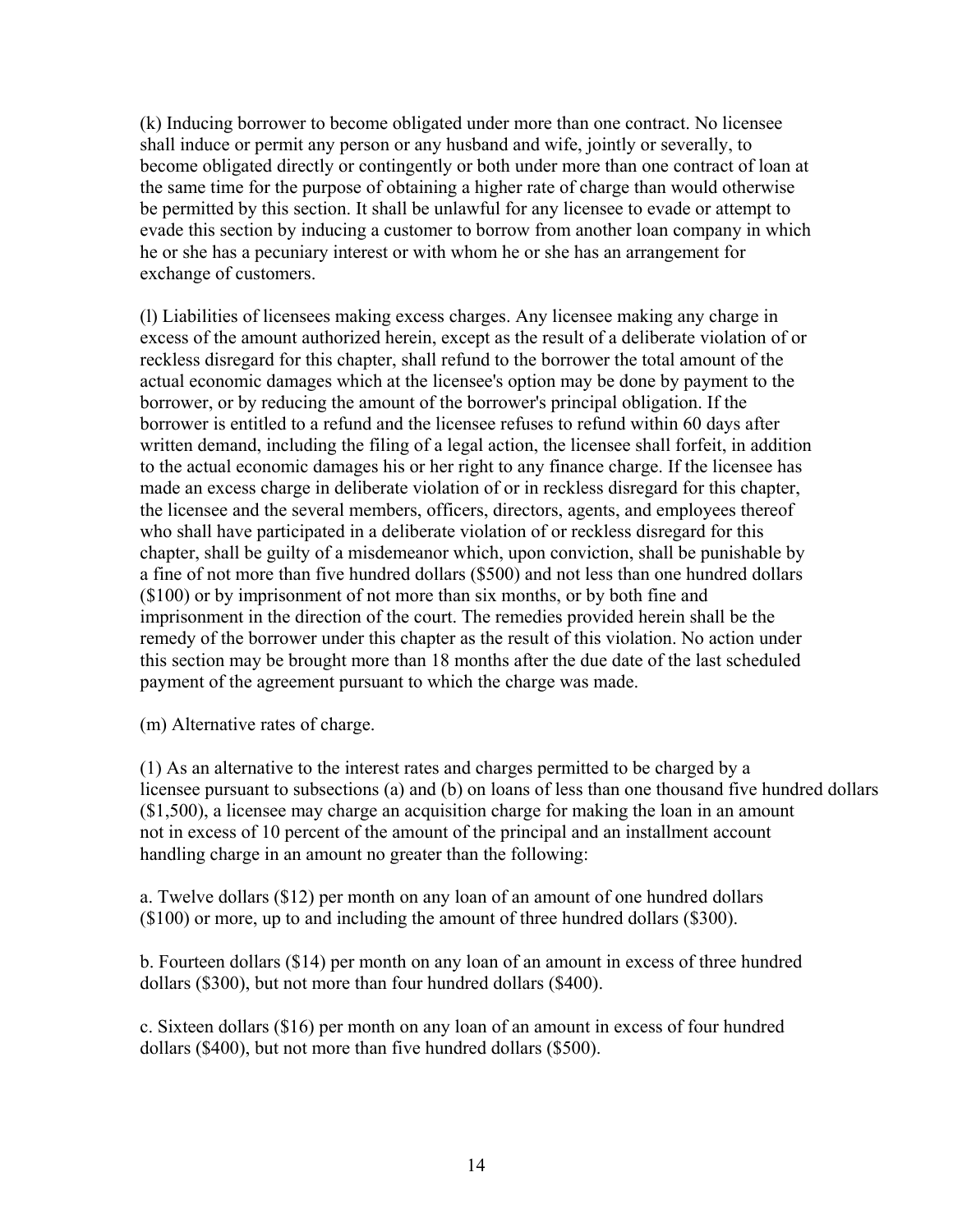d. Twenty dollars (\$20) per month on any loan of an amount in excess of five hundred dollars (\$500), but not more than one thousand dollars (\$1,000).

e. Twenty-three dollars (\$23) per month on any loan of an amount in excess of one thousand dollars (\$1,000), but not more than one thousand two hundred fifty dollars (\$1,250).

f. Twenty-six dollars (\$26) per month on any loan of an amount in excess of one thousand two hundred fifty dollars (\$1250), but not equal to or exceeding one thousand five hundred dollars (\$1500).

 Provided, however, that the scheduled payments are in amounts equal to or greater than forty dollars (\$40) per month, inclusive of the installment account handling charge. The acquisition charge and the installment account handling charge may be calculated for the term of the contract and added to the amount of the principal. The acceptance or payment of charges on loans made under this subsection shall not be deemed to constitute payment, deduction, or receipt thereof in advance nor compounding under this subsection.

(2) The minimum term for repayment of a loan under this subsection is three months and the maximum term of any loan made under this subsection is 18 months.

(3) Upon the prepayment in full of any loan under this subsection, the installment account handling charge is subject to subsection (d), as it relates to refunds. The acquisition charge shall not be subject to refund.

(4) No insurance charge under Section 5-18-17, no interest surcharge under Section 8-8- 14, nor any other charge of any nature whatsoever, is permitted for loans made pursuant to the rate structure of this subsection, except for acquisition charges and installment account handling charges as provided under this subsection, default charges under subsection (e), recording fees under subsection (g), bad check charges under Section 8-8- 15, and assessed court costs.

(5) The loan charges allowed under this subsection may not be imposed on a loan to a borrower who has more than one loan outstanding with the licensee and upon which loan charges were imposed under this subsection.

(6) No licensee shall file a claim against a decedent borrower's estate for any unpaid indebtedness for a loan whose charges include an acquisition charge or an installment account handling charge under this subsection.

## **Section 5-18-15.1**

## **Additional late payment charge.**

Notwithstanding the provisions of subsection (e) of Section 5-18-15, for contracts entered into after June 7, 2007, the additional late charge a licensee licensed under this chapter, the Alabama Small Loan Act, may charge when a scheduled payment is in default or delinquent for 10 or more days, is hereby increased from a charge not to exceed the greater of ten dollars (\$10) or five percent of the scheduled payment in default to a charge not to exceed the greater of eighteen dollars (\$18) or five percent of the scheduled payment in default. *(Act 2007-281, §1.)*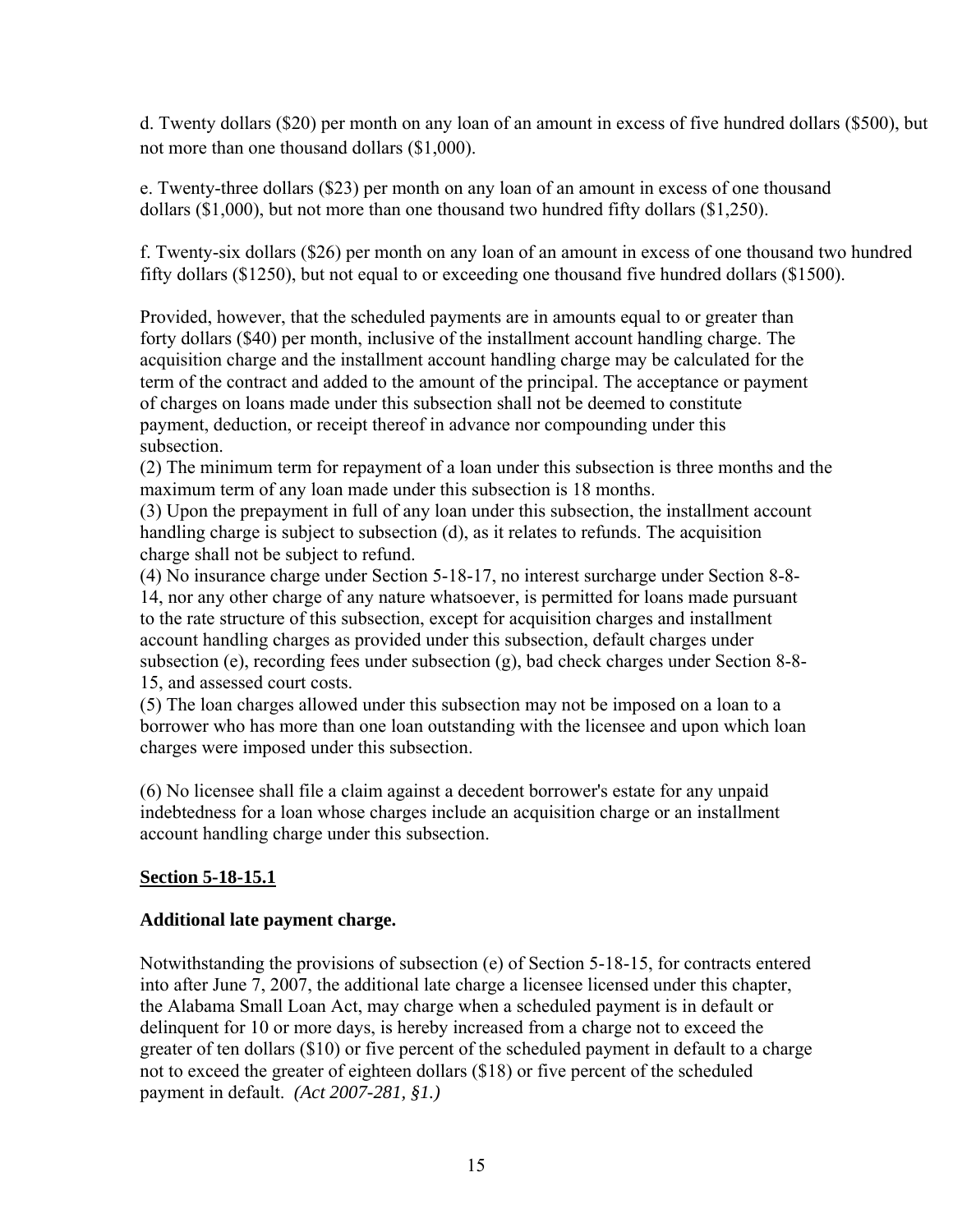#### **Duties of licensees as to making and payment of loans.**

(a) Copy of contract or statement; receipts; payment in advance; release of obligation and security. - Every licensee shall:

(1) At the time a loan is made deliver to the borrower or, if there are two or more borrowers, to one of them a copy of the loan contract, executed by the borrower, in the English language showing in clear and distinct terms:

a. The name and address of the lender and one of the primary obligors on the loan.

- b. The date of the loan contract.
- c. Schedule of installments or description thereof.
- d. The cash advance.
- e. The face amount of the note evidencing the loan.
- f. The amount collected or paid for insurance, if any.
- g. The amount collected or paid for filing or other fees allowed by this chapter.
- h. The collateral or security for the loan.

(2) Give to the person making any cash payment on account of any loan a receipt at the time the payment is made which receipt need only show the total amount of the cash payment. No receipt shall be required in the case of payments made by the borrower's check or money order, and the use of a coupon book system shall be deemed in compliance with this section.

(3) Permit the payment to be made in advance in any amount on any contract of loan at any time during a licensee's regular business hours.

(4) Upon repayment of the loan in full, mark plainly every obligation and security signed by any obligor with the word "Paid" or "Cancelled," and release any mortgage, restore any pledge, and cancel and return any note and any assignment given to the licensee.

(b) Confessions of judgment; incomplete instruments. -No licensee shall:

(1) Take any confession of judgment or any power of attorney running to himself or herself or to any third person to confess judgment or to appear for the borrower in a judicial proceeding; nor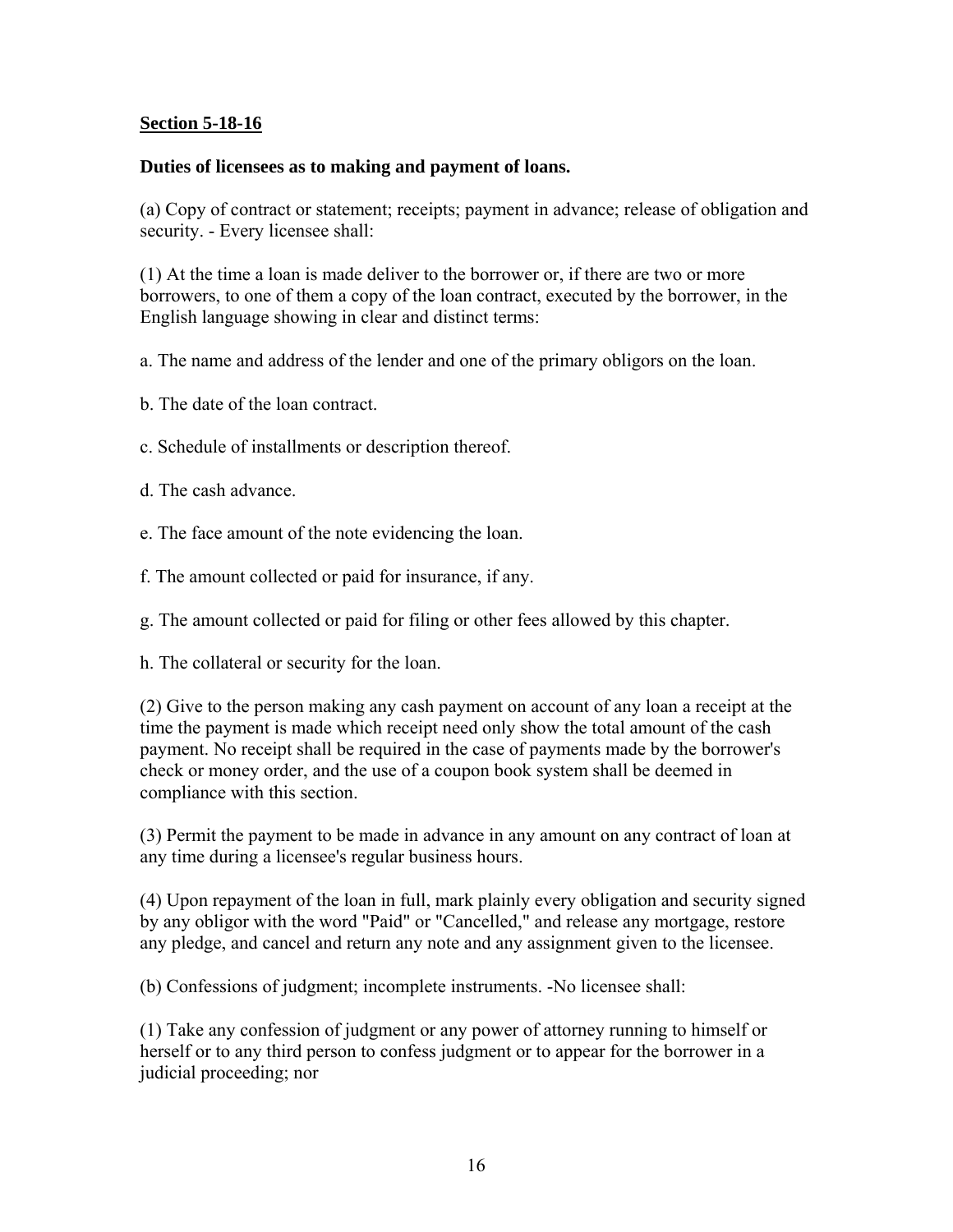(2) Take any note or promise to pay that does not disclose the total amount to be repaid, a schedule of payments or a description thereof and the agreed rate or aggregate amount of charge, nor any instrument in which blanks are left to be filled in after execution.

(c) Installments. - Every loan contract shall provide for repayment of principal and charges at approximately equal periodic intervals of time, which shall be so arranged that no installment is substantially greater in amount than any preceding installment.

(d) Confidential relationship or fiduciary duty not created by loan transaction. - Absent other factors, a loan transaction does not create a confidential relationship between the borrower and the licensee nor does it give rise to or create a fiduciary duty on the part of the licensee.

## **Section 5-18-17**

## **Insurance in connection with credit transaction.**

(a) With respect to any insurance written in connection with any credit transaction under this chapter, the creditor shall be subject to the same restrictions, prohibitions, powers, and allowances as any creditor bank, retail establishment, sales finance company, licensee, or any other creditor under Section 5-19-20, and shall be subject to the same rates and regulations promulgated pursuant to that section.

(b) Insurance sold by a licensee or its agents shall be regulated by the Supervisor of the Bureau of Loans. All insurance shall be written by a company authorized to conduct business in the State of Alabama.

## **Section 5-18-18**

## **Charges, rates, etc., as to certain loans.**

Licensees may charge to a borrower the rates permitted by this chapter only on principal loan balances less than one thousand dollars (\$1,000). No licensee shall induce or permit any person, jointly or severally, to become obligated directly or contingently, or both, on more than one loan made pursuant to this chapter at the same time for the purpose of obtaining a higher finance charge than would otherwise be permitted by Section 5-18-15. If a licensee makes a loan of one thousand dollars (\$1,000) or more, the charges authorized by this chapter shall not apply to any part of the loan. The rates on the entire amount of a loan of one thousand dollars (\$1,000) or more shall be governed by the applicable provisions of Chapter 8 of Title 8 or Chapter 19 of this title. The supervisor may suspend or revoke the license of any licensee who violates this section in the manner prescribed by Section 5-18-9, and the penalties provided for in subsection (l) of Section 5-18-15 shall apply to any person, firm or corporation violating this section.

## **Section 5-18-19**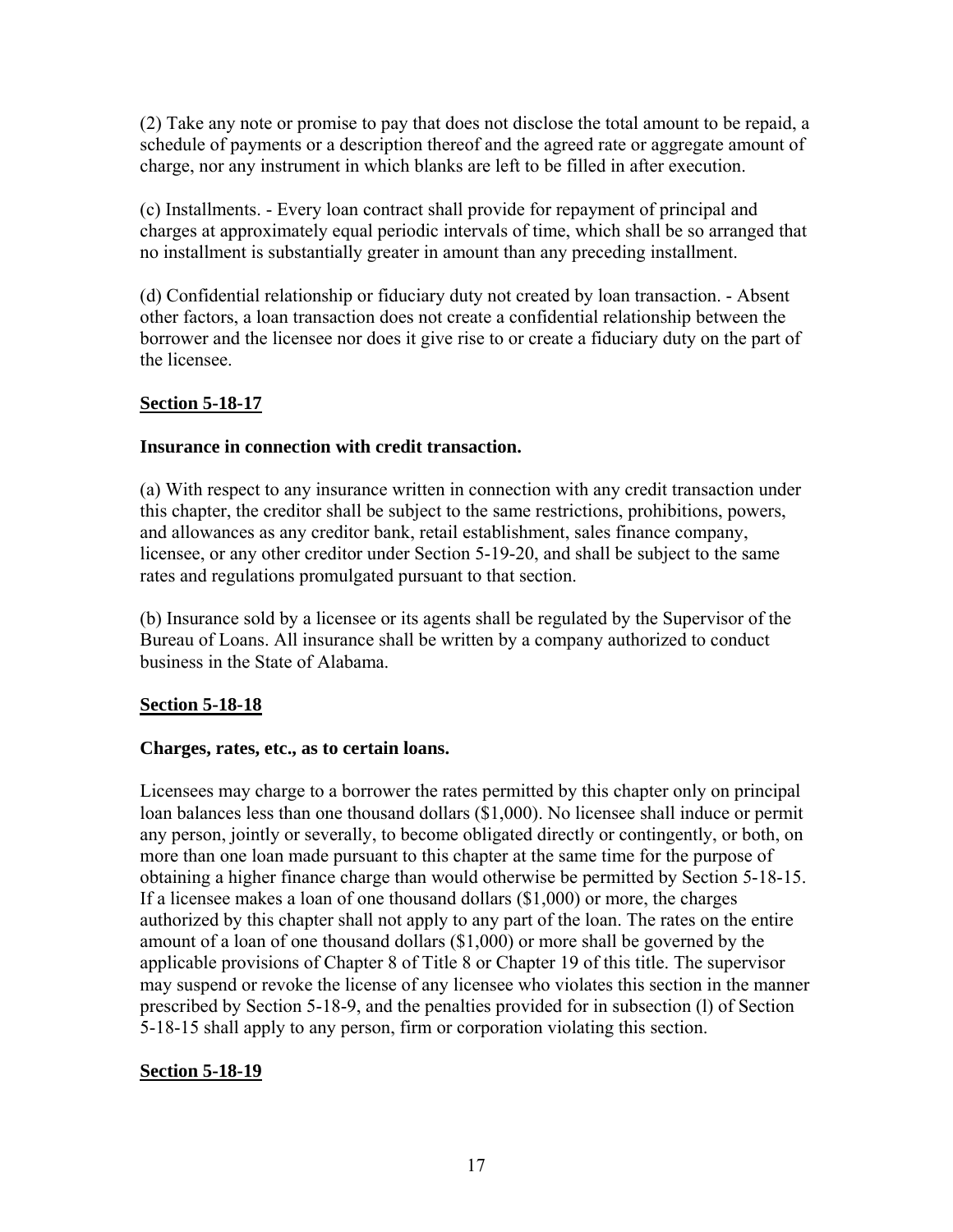## **Collection of loans made outside state.**

Any loans made outside this state in accordance with the law applicable to such loan in the state in which the loan was made may be collected in this state.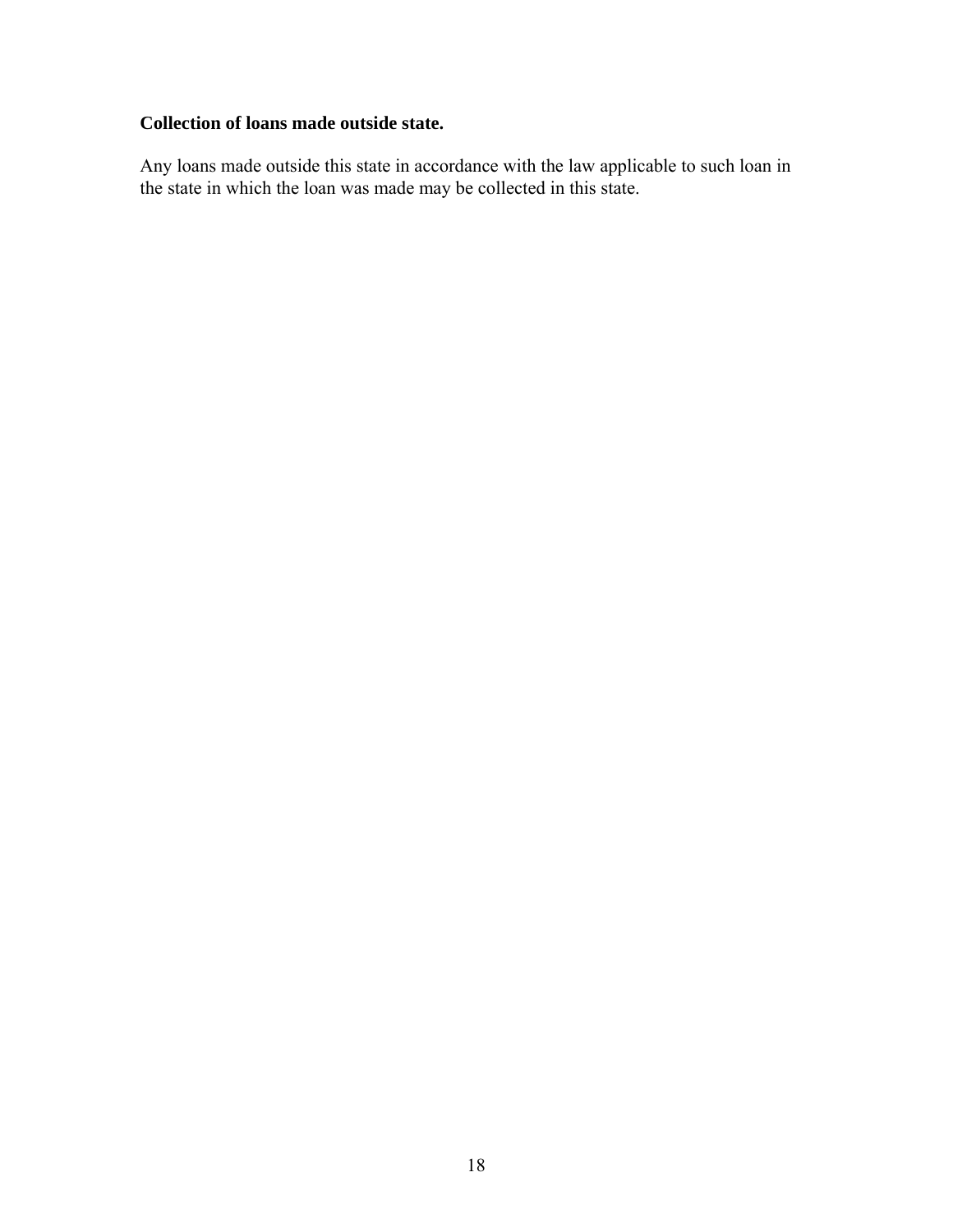### **Review of orders, etc., of supervisor.**

In addition to any other remedy he may have, any licensee and any person considering himself aggrieved by any act or order of the supervisor under this chapter may, within 30 days from the entry of the order complained of, or within 60 days of the act complained of if there is no order, petition the Circuit Court of Montgomery County for review of such act or order; provided, that such petition shall be docketed, heard and tried in the same manner as other extraordinary writs issued by the court and a copy of the petition and order setting the same for hearing shall be served on the supervisor, giving him such notice of the time and place of the hearing as may be directed by the court.

## **Section 5-18-21**

### **Enforceability of provisions and agreements which violate chapter; liability of licensee for actual damage.**

Except where other specific remedies are provided in this chapter for violations, in which event those remedies shall apply, any provision of a loan contract which violates this chapter shall be unenforceable by the licensee to the extent, but only to the extent, of the violation, and the other remaining provisions and agreements shall be enforceable and shall not be void and shall not be affected by the violation. Except as set forth in subsection (l) of Section 5-18-15, any licensee who fails to comply with any requirement imposed under this chapter with respect to any person is liable to the person for the actual damage sustained by the person as the result of the failure.

## **Section 5-18-22**

## **Modification, amendment or repeal of chapter.**

This chapter or any part thereof may be modified, amended or repealed so as to effect a cancellation or alteration of any license or right of a licensee hereunder; provided, that such cancellation or alteration shall not impair or affect the obligation of any preexisting lawful contract between any licensee and any borrower.

#### **Section 5-18-23**

### **Maintenance of listing of licensees doing business in state; public access to reports, etc.**

(a) The supervisor shall cause to be kept on file in the Bureau of Loans, open to public inspection during business hours, an alphabetical listing of all licensees doing business in Alabama, and such list shall reveal the true ownership of the licensee companies. If the company is a corporation, the list shall indicate the name of the corporation, the address of the home office and the names and addresses of its officers and directors.